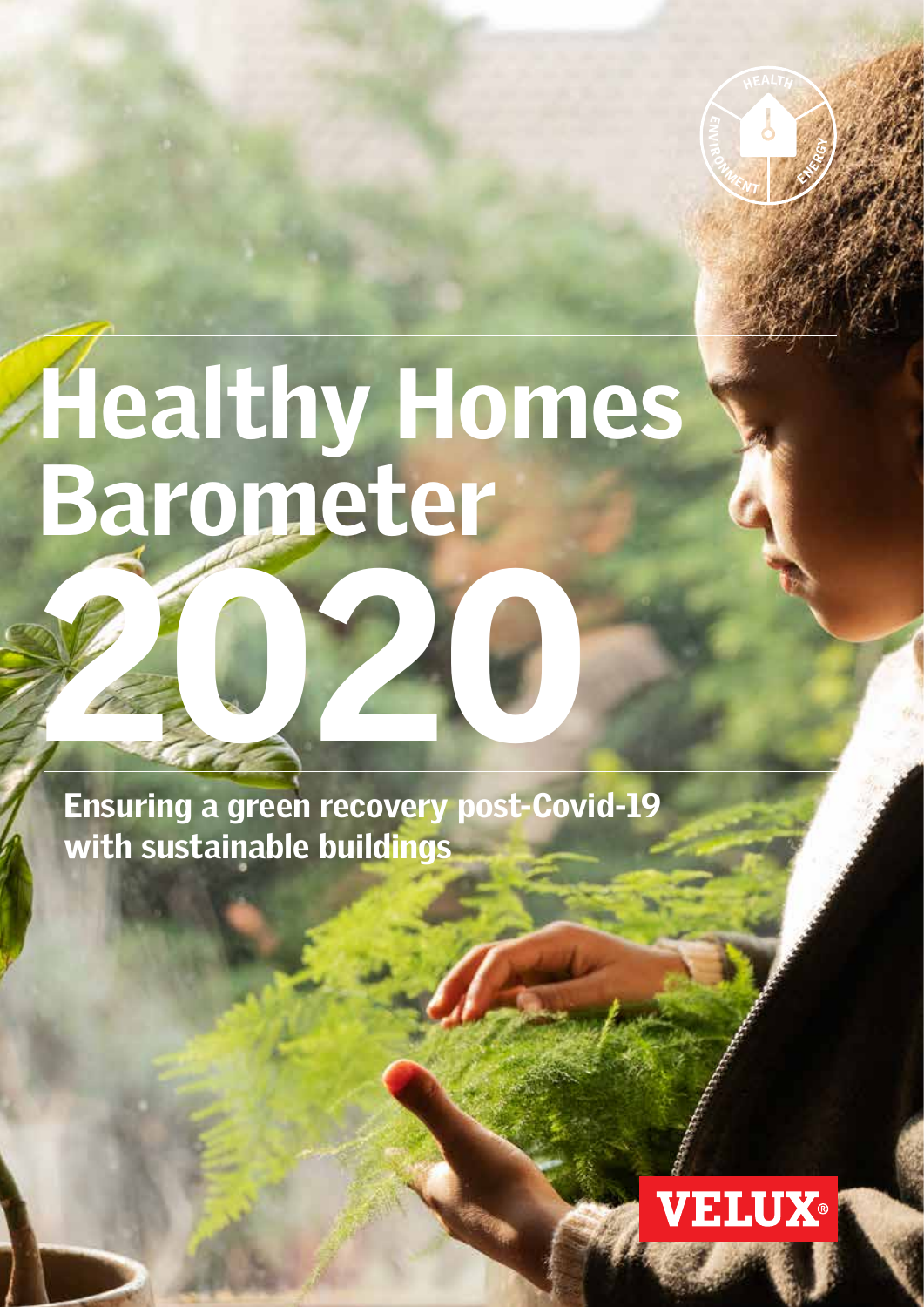# Why focus on healthy buildings? Since people spend 90% of the time inside buildings, the indoor environment is more important than ever to the health and well-being of people. The confinement caused by Covid-19 has highlighted the vital role of homes not only as a safe and comfortable

# GREEN RECOVERY – A unique opportunity to build back better

#### 1. Navigant for the European Commission (2019): "Comprehensive study of building energy renovation activities and the uptake of nearly zero-energy buildings in the EU."

**Fuels** 

The Covid-19 pandemic has caused a vast health crisis, and in its wake, an economic crisis has hit Europe and the rest of the world. A new understanding of the opportunities in making a green recovery is emerging with Governments looking for input and policy measures that can stimulate economies and help meet climate targets.

In this green recovery, building renovation can play a key role. Few sectors are better at creating local jobs fast, and now is the chance to combine speedy economic recovery with improved housing standards and quality of life for millions of people. On average, 6.5 million fulltime employees in the European construction sector are involved in renovation, with the potential of an additional 2-4 million due to

living space, but increasingly as a place that also has to accommodate playing, learning and working at home. It is time to rethink the direction of policies over the long term to make sure that energy renovation and healthy buildings go hand in hand.

# Let's not forget the suburbs

During the last 60 years, suburban growth has significantly outpaced urban growth according to the HHB 2018, and today more than two thirds of Europeans live in cities and suburbs. In other words, suburban living is becoming the new normal for more and more people.

These suburbs are in danger of being overlooked when it comes to building renovation. Single-family homes are frequently old, unhealthy and ineffiIn Europe, 75% of the 2050 building stock will be made up of today's buildings. Nevertheless, the current renovation rate of existing buildings is very low. On average, less than 1% of the national building stock is renovated each year. The current rates of renovations should at least double in order to meet the ambitious goal of carbon-neutrality by 2050, set out in the European Green Deal<sup>2</sup>.

# IEA Report on Sustainable Recovery (2020)



Europeans<br>
spend<br>
of the time inside buildings Europeans spend

Annual average constructing and manufacturing jobs created globally in the sustainable recovery plan. Nearly 9 milion new jobs would be created on average each year by the sustainable recovery plan: around 35% of these jobs would be in the buildings sector.

On 29 January 2020, the European Commission's new work programme was published. Under the first priority - 'a European Green Deal', the Commission announced its intention to launch an ambitious 'Renovation Wave' initiative in

the buildings sector.





2/3 of the time spent indoors is spent in homes

> **The Healthy Homes Barometer 2020 is dedicated to exploring the role of homes, schools and office buildings in the Green Recovery. Our planned research in new topics for the 2020 Barometer this spring was halted by Covid-19 like many other activities. Instead we decided to compile relevant facts and insights from the last three years, which we hope may serve as inspiration for a renewed focus on healthy and climate-friendly buildings in the light of efficient means for fast and green recovery.**

Best regards, **David Briggs**, CEO of the VELUX Group

cient, and people report living in dark, damp and cold homes leading to an increased risk of respiratory and other diseases. At the same time, private home owners face the renovation challenge with often limited funds.

#### Need to increase renovation rate

Therefore, there is a need to boost incentives that will encourage private

# W

by 25% by 2050<sup>3</sup>.

investment. If just 2% of European homes were appropriately renovated every year, the number of homes with dampness could be halved by 2050. Likewise, the number of Europeans with respiratory illnesses caused by living in damp homes could be reduced

.

The recent revision of the European Performance of Buildings Directive (EPBD) sets forth targets and recommendations on energy efficiency as well as indoor air quality, comfort and health that can be used to guide building renovation as well as new builds.

75% of the 2050 building stock will be made up of today's buildings<sup>4</sup>

a tripling of energy renovation efforts (not counting the spill-over effects generated in other sectors)<sup>1</sup>. And on top of this, building renovation is an indispensable and highly cost-efficient measure to reach EU and national climate targets.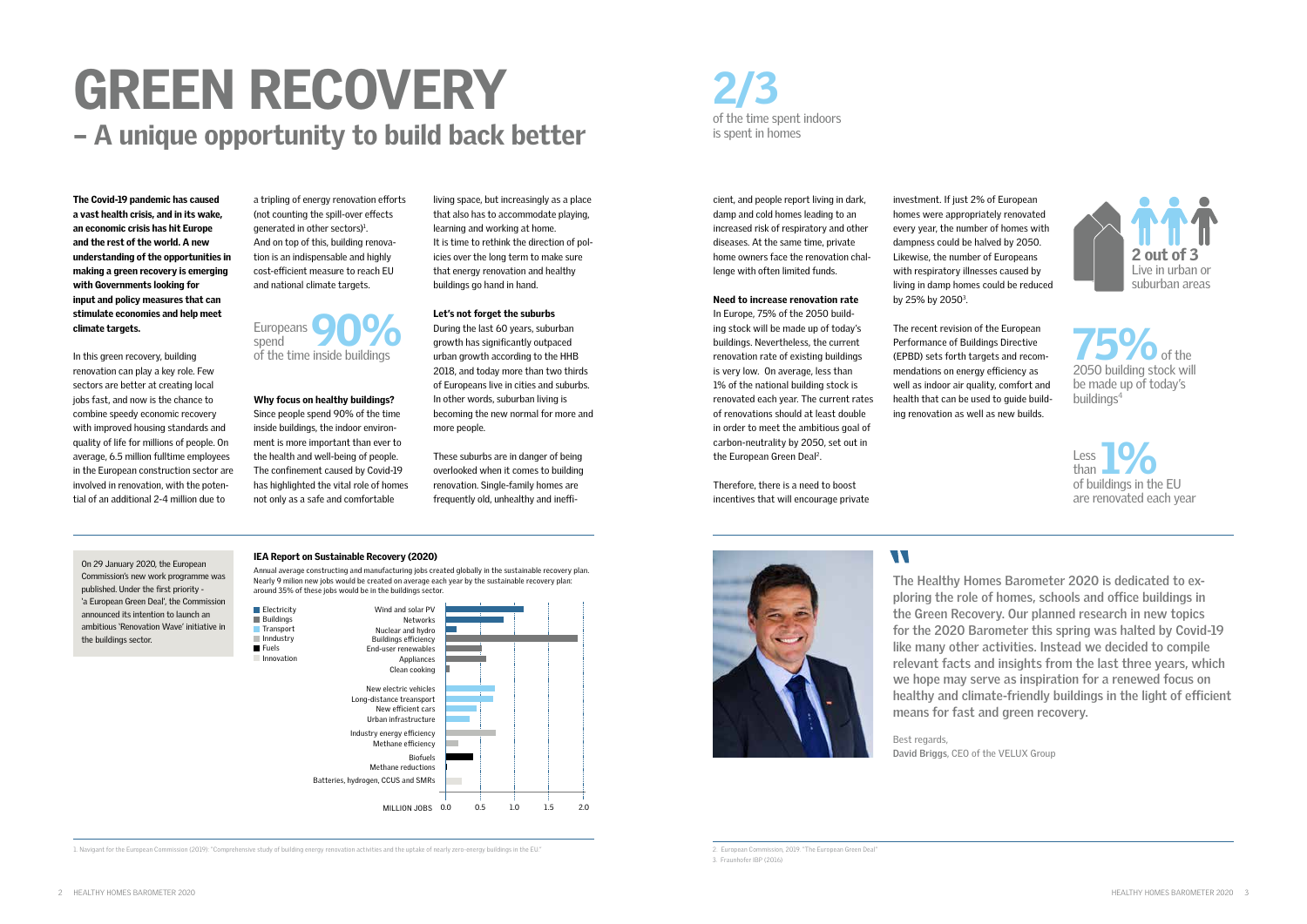# 1 OUT OF 3 EUROPEAN CHILDREN LIVE IN UNHEALTHY **HOMES**

According to the Healthy Homes Barometer 2017 (HHB 2017), one out of six EU citizens reports living in a home that is damp, dark, too cold or too warm. Living in an unhealthy home has negative health effects for all family members, but children are especially at risk.

The HHB 2019 revealed that one out of three European children under the age of 15 lives in an unhealthy home that may cause respiratory diseases, allergies or skin diseases that may follow the child into adulthood.

The Barometer also found that children living in suburban single-family homes were especially at risk due to factors like leaky roofs, mould and inadequate thermal comfort.

# Healthy homes and energy savings go hand in hand

In most EU countries, about two thirds of the residential housing stock was built before the first European thermal building regulations came into effect  $(i.e.$  before 1979)<sup>4</sup>. This means that only about 10% of the current building stock is rated A or B in energy performance rating schemes<sup>5</sup>. . At the same time, 40<sup>6</sup> million Europeans face the 'eat or heat' dilemma every time they wake up to a cold day. The consequences of energy poverty can be poor health; in fact, twice as many people living in cold homes report poor health according to the 2017 HHB.

60%<br>of Europeans live in single-family homes

# million is the number of single-

# Living in an unhealthy home

**40%**<br>Europeans are more likely to have asthma when they live in a damp or mouldy home



# Indoor comfort and energy savings trigger renovation among private home owners

There are 110 million detached and semi-detached single-family homes in Europe. 75% of these homes are owned by private homeowners and many are in need of renovation.

Three main factors drive home renovation in privately owned homes. First, to save money on the energy bill. Second, to improve the health and comfort of the family; according to the HHB 2016, almost three out of four Europeans would renovate their home if it increased the comfort of the family. And finally, home renovation adds value to the property. This is supported by a recent study from the European Commission showing that the most relevant aspects of energy renovation for consumers are not the energy savings themselves, but the cost savings and making their home more comfortable and healthier<sup>7</sup>. .

According to the European Commission8, there are, however, some well-documented barriers to embark on home renovation, notably lack of knowledge of health, comfort and economic benefits, difficulties in finding right solutions, suppliers and contractors and lack of credit facilities for renovation projects. These barriers have to be dealt with to effectively increase the renovation rate.



75%<br>of Europeans are motivated to renovate their homes if it improves their well-being

family homes in Europe

standard of housing up to an acceptable level across Europe would cost about €295 billion. This implies that the investment could be repaid within just 18 months.

4. EU Buildings Database: https://ec.europa.eu/energy/en/eu-buildings-database

5. BPIE (2017): "97% OF BUILDINGS IN THE EU NEED TO BE UPGRADED"

6. Housing Europe (2019): "The State of Housing in the EU 2019 - Decoding the new housing reality"

7. Navigant for the European Commission (2019): "Comprehensive study of building energy renovation activities and the uptake of nearly zero-energy buildings in the EU."

8. Impact Assessment for the Energy Efficiency Directive (2016): https://ec.europa.eu/energy/sites/ener/files/documents/1\_en\_impact\_assessment\_part1\_v4\_0.pdf

On average, one in four Europeans live in rented, social, municipal or non-profit housing.

Renovation for improved living conditions and energy efficiency is a major undertaking, and there are barriers that make it even more complicated. Especially in rented accommodation, tenants are unlikely to renovate because their incentive is time-limited and the investment does not pay back, whereas housing associations may hold back due to financial constraints.

If the renovation rate is to be increased in order to improve the health, comfort and energy efficiency of the rented building stock, these barriers have to be addressed. Affordability, ease of duplication and long-term value creation are key elements in stimulating renovation projects.

#### Affordable renovation

The RenovActive project performed on a social housing estate in Belgium is one case demonstrating how renovation concepts can be affordable, scalable and easy to reproduce.

# Rented and social housing needs special attention



Darkness:

Around 4.2 million report living in houses without enough daylight.

Cold temperatures: Almost 6 million report living in homes that cannot stay adequately warm.



Excess noise: Over 13 million report excessive noise pollution from neighbours or traffic.

Note that these building deficiencies are not mutually exclusive. Dwellings with several deficiencies are therefore counted more than once.

In this case, the RenovActive principles were used to transform a derelict social housing property into a bright, healthy, and energy-efficient home within a tight budget set up by the local social housing company.

So far, the renovation principles have been duplicated on 86 homes proving the financial viability of the concept.

Pays off in terms of improved health Investing in good quality social and affordable housing can significantly improve the overall health of society. According to a recent report covering the whole European Union<sup>9</sup>, inadequate housing costs EU economies nearly €194 billion per year in terms of healthcare, social costs and lost productivity.

The report estimates that bringing the



9. Eurofound (2016): "Inadequate housing is costing Europe €194 billion per year."



Cost of renovating building stock €295 billion one time cost



€194 billion per year Cost of inadequate housing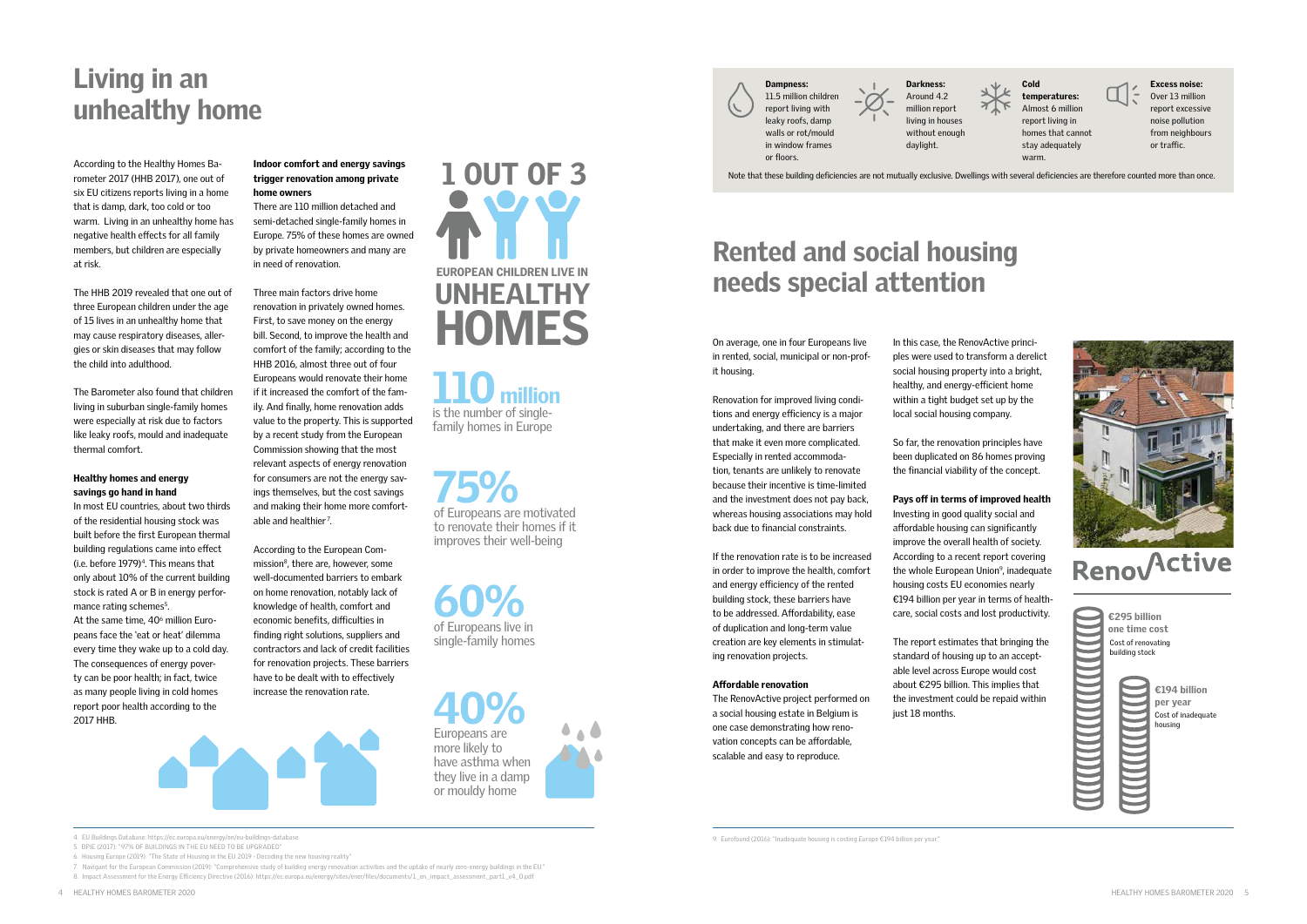In normal times, more than 65 million European children and young students spend between 170 and 190 days annually at school.

Poor indoor climate in schools and daycare centres caused by lack of daylight, dampness, indoor pollutants, or poor ventilation can be linked to serious health conditions.

A review of multiple studies found that improved air quality could boost student performance by up to 15% with a positive effect on working speed, attention level, and concentration $<sup>11</sup>$ . In</sup> addition, improved indoor air quality can lead to reduced student absence<sup>12</sup>. The recent HEAD project<sup>13</sup> in the UK

Unhealthy homes and schools seriously impact education. European children under the age of 15 miss over 250,000 school days due to respiratory conditions, about 365,000 days due to asthma, and almost 1,100,000 days because of issues related to eczema.

# Good lighting and fresh air link to better performance

# Healthy schools enhance children's learning capabilities



showed clear evidence that well-de-

signed primary schools can substantially boost children's academic performance in reading, writing and maths. The study concluded that differences in the physical classrooms explained 16% of the variation in learning progress over a year for the 3,766 students included in the study.

# Sick children affect the family

With 90% of the average operating costs of a company going into staff costs, it pays off for businesses to create healthy and productive indoor working environments<sup>16</sup>.

When a child is sick, it affects the entire family. Parents must stay home to care for the child, leading to productivity losses at work. One study has shown that more than 40% of parents of children suffering from eczema reported



office design part of the decision to work for a company with natural light being the most sought after parameter. Despite the evident importance of natural light, 47% of workers said that they had no natural light in their work environment<sup>18</sup>.

In one study, 63% of respondents agreed that daylight significantly affects productivity $19$ . Another study examined workers in a call centre and found that workers with access to daylight and view to the outside processed calls 6-12% faster compared to colleagues with no views<sup>20</sup>.

- 10. European Commission, 2018. "The Organisation of School Time in Europe. Primary and General Secondary Education 2018/19"
- 11. Fraunhofer-Institut für Bauphysik IBP, 2015, "Impact of the indoor environment on learning in schools in Europe.
- 12. Fisk et al., 2015. "Parent-reported outcomes of a shared decision-making portal in asthma: a practice-based RCT
- 13. Clever Classrooms Summary Report of the HEAD Project link
- 14. Filanovsky et al., 2016 "The Financial and Emotional Impact of Atopic Dermatitis on Children and Their Families."
- 15. SINPHONIE (2014) "Schools Indoor Pollution and Health Observatory Network in Europe."

80%<br>of office workers work in offices that are too hot or too cold

The HEAD project showed that light and air quality are important factors in boosting children's performance at school.



30%<br>of waking hours are spent in the office

that they are exposed to excessively high or low temperatures close to a quarter of the time<sup>21</sup>, while studies show that office temperatures above 23°C and below 20°C can decrease employee performance by up to 10%<sup>22</sup>.

Children in the UK are missing 2 million school days every year.

Increased air quality can boost performance by up to 15%

| Economic benefits by 2060 - EU |                                                                                 |                 |
|--------------------------------|---------------------------------------------------------------------------------|-----------------|
|                                | Increasing ventilation in schools                                               | € 252.8 Billion |
|                                | Reducing exposure to<br>mould and damp in homes                                 | € 55.7 Billion  |
|                                | Total economic benefit of improving indoor<br>environments in schools and homes | €308.5 Billion  |
|                                |                                                                                 |                 |

missing work to care for their children, losing on average about three days a month $14$ .

70%<br>of time in school is spent in classroom<sup>15</sup>

After the home, people spend most time at work. Workplaces increasingly move indoors, and especially into office environments; according to the HHB 2018, an average of 36% of the European workforce today work in offices.

## Fresh air and natural light improve productivity

Studies have shown that good indoor air quality at work can increase people's productivity by up to 10%17. It is also interesting that in one global study, one in three people make the

| <b>Healthy offices</b> |
|------------------------|
| <b>improve</b>         |
| productivity           |

# Thermal comfort makes a difference

Thermal comfort is also a key challenge in European office environments. 80% of Europeans working in an office state



16. Health, Wellbeing & Productivity in Offices, The next chapter for green building September 2014, World Green Building Council

- 17. Bjarne Olesen, Technical University of Denmark: "Productivity and Indoor Air Quality."
- 18. HUMAN SPACES (2015): "The Global Impact of Biophilic Design in the Workplace."
- 19. YouGov (2018): "THE EFFECTS OF MODERN INDOOR LIVING ON HEALTH, WELLBEING AND PRODUCTIVITY"
- 20. Heschong Mahone Group (2003) Windows and Offices: A Study of Office Worker Performance and the Indoor Environment
- 21. European Working Conditions Survey: https://www.eurofound.europa.eu/data/european-working-conditions-survey 22. HUMAN SPACES: op.cit.
- EXEMPLE AND MUST SERVIND ON HEALTH, WELLBEING AND PRODUCTIVITY" HOMES BAROMETER 2020 7 THE EFFECTS OF MODERN INDOOR LIVING ON HEALTH, WELLBEING AND PRODUCTIVITY" HEALTHY HOMES BAROMETER 2020 7 23. THE EFFECTS OF MODERN INDOOR LIVING ON HEALTH, WELLBEING AND PRODUCTIVITY"

# Access to daylight enables a good night's sleep

While windows are highly valued by office workers, access to daylight during the day also affects the sleep quality at night. A recent study by neuroscientists<sup>23</sup> suggests that office workers with windows received 173% more daylight exposure during work hours, and slept an average of 46 minutes more per night.